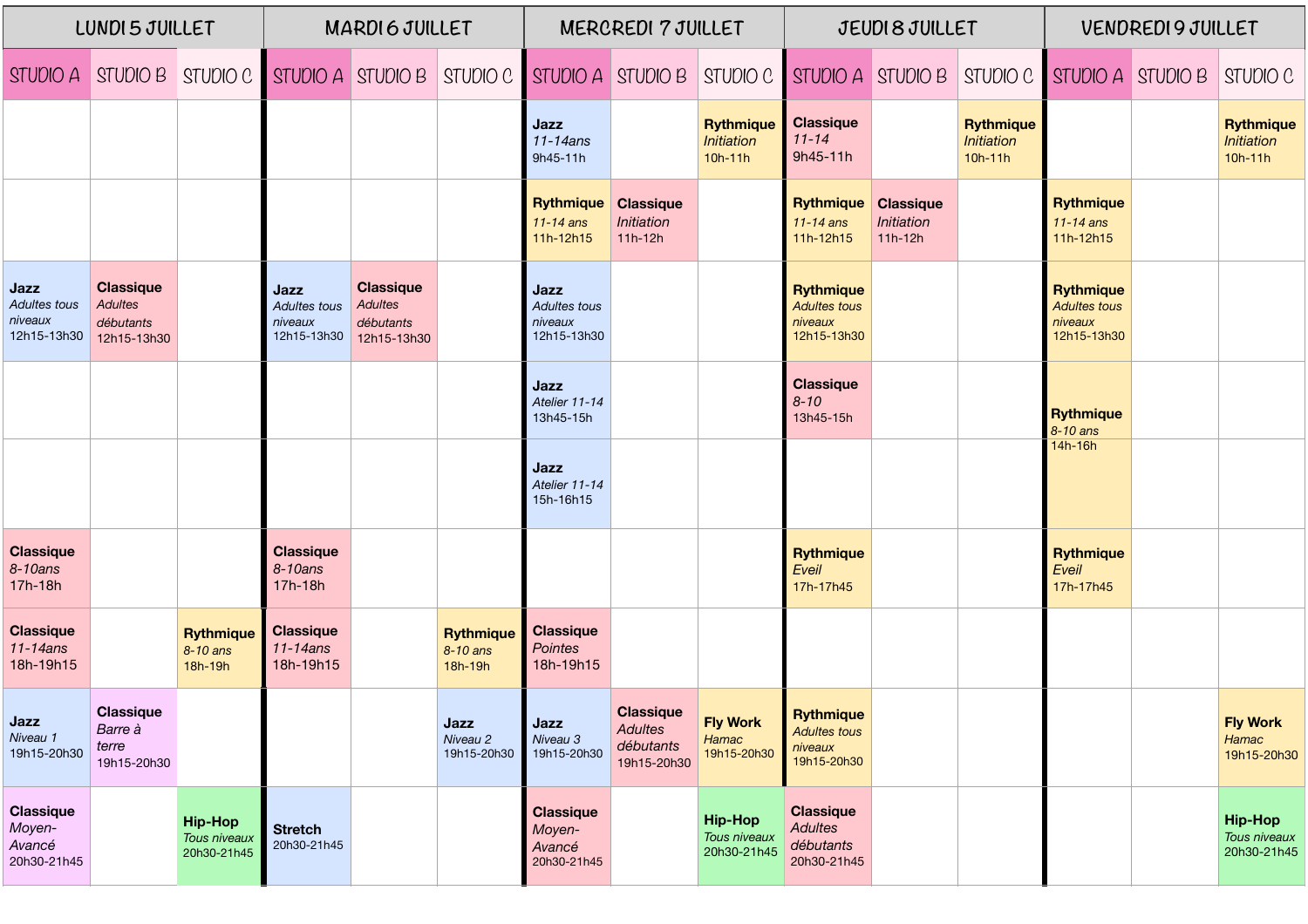| LUNDI 12 JUILLET                                                  |  |                                              | <b>MARDIIS JUILLET</b>                      |  |                                                       | MERCREDI 14 JUILLET |                                                                             |  |                                         | JEUDI IS JUILLET  |                                                              | <b>VENDREDI 16 JUILLET</b>                      |                   |                                          |
|-------------------------------------------------------------------|--|----------------------------------------------|---------------------------------------------|--|-------------------------------------------------------|---------------------|-----------------------------------------------------------------------------|--|-----------------------------------------|-------------------|--------------------------------------------------------------|-------------------------------------------------|-------------------|------------------------------------------|
|                                                                   |  | STUDIO A STUDIO B STUDIO C STUDIO A STUDIO B |                                             |  |                                                       |                     | $\vert$ STUDIO C $\vert$ STUDIO A $\vert$ STUDIO B $\vert$ STUDIO C $\vert$ |  |                                         | STUDIO A STUDIO B | STUDIO C                                                     |                                                 | STUDIO A STUDIO B | STUDIO C                                 |
| <b>Rythmique</b><br>Eveil<br>10h-10h45                            |  |                                              | <b>Rythmique</b><br>Eveil<br>10h-10h45      |  |                                                       |                     |                                                                             |  | <b>Rythmique</b><br>Eveil<br>10h-10h45  |                   |                                                              | <b>Rythmique</b><br>Eveil<br>10h-10h45          |                   |                                          |
| Contem-<br>porain<br>Eveil<br>11h-11h45                           |  | <b>Rythmique</b><br>8-10ans<br>10h45-12h     | Contem-<br>porain<br>Eveil<br>11h-11h45     |  | <b>Rythmique</b><br>8-10ans<br>10h45-12h              |                     |                                                                             |  | Contem-<br>porain<br>Eveil<br>11h-11h45 |                   | <b>Rythmique</b><br>8-10ans<br>10h45-12h                     | Contem-<br>porain<br>Eveil<br>11h-11h45         |                   | <b>Rythmique</b><br>8-10ans<br>10h45-12h |
| <b>Rythmique</b><br><b>Adultes tous</b><br>niveaux<br>12h15-13h30 |  |                                              |                                             |  |                                                       |                     |                                                                             |  |                                         |                   | <b>Fly Work</b><br>Hamac<br>12h15-13h30                      |                                                 |                   |                                          |
|                                                                   |  |                                              |                                             |  |                                                       |                     |                                                                             |  |                                         |                   | <b>Rythmique</b><br>Initiation<br>13h45-14h45                |                                                 |                   |                                          |
|                                                                   |  |                                              |                                             |  |                                                       |                     |                                                                             |  |                                         |                   |                                                              |                                                 |                   |                                          |
| <b>Classique</b><br>Pointes<br>18h-19h15                          |  |                                              | <b>Hip-Hop</b><br>Tous niveaux<br>18h-19h15 |  |                                                       |                     |                                                                             |  |                                         |                   |                                                              | <b>Hip-Hop</b><br>Tous niveaux<br>18h-19h15     |                   |                                          |
| <b>Classique</b><br>Barre à<br>terre<br>19h15-20h30               |  |                                              |                                             |  | Contempo<br>-urbain<br>Tous<br>niveaux<br>19h15-20h45 |                     |                                                                             |  |                                         |                   | <b>Swiss Ball</b><br>Débutant<br>19h30-20h30                 | Contem-<br>porain<br>Tous niveau<br>19h15-20h30 |                   |                                          |
| <b>Classique</b><br>Moyen-<br>Avancé<br>20h30-21h45               |  |                                              |                                             |  |                                                       |                     |                                                                             |  |                                         |                   | Contempo<br>-urbain<br><b>Tous</b><br>niveaux<br>20h30-21h45 |                                                 |                   |                                          |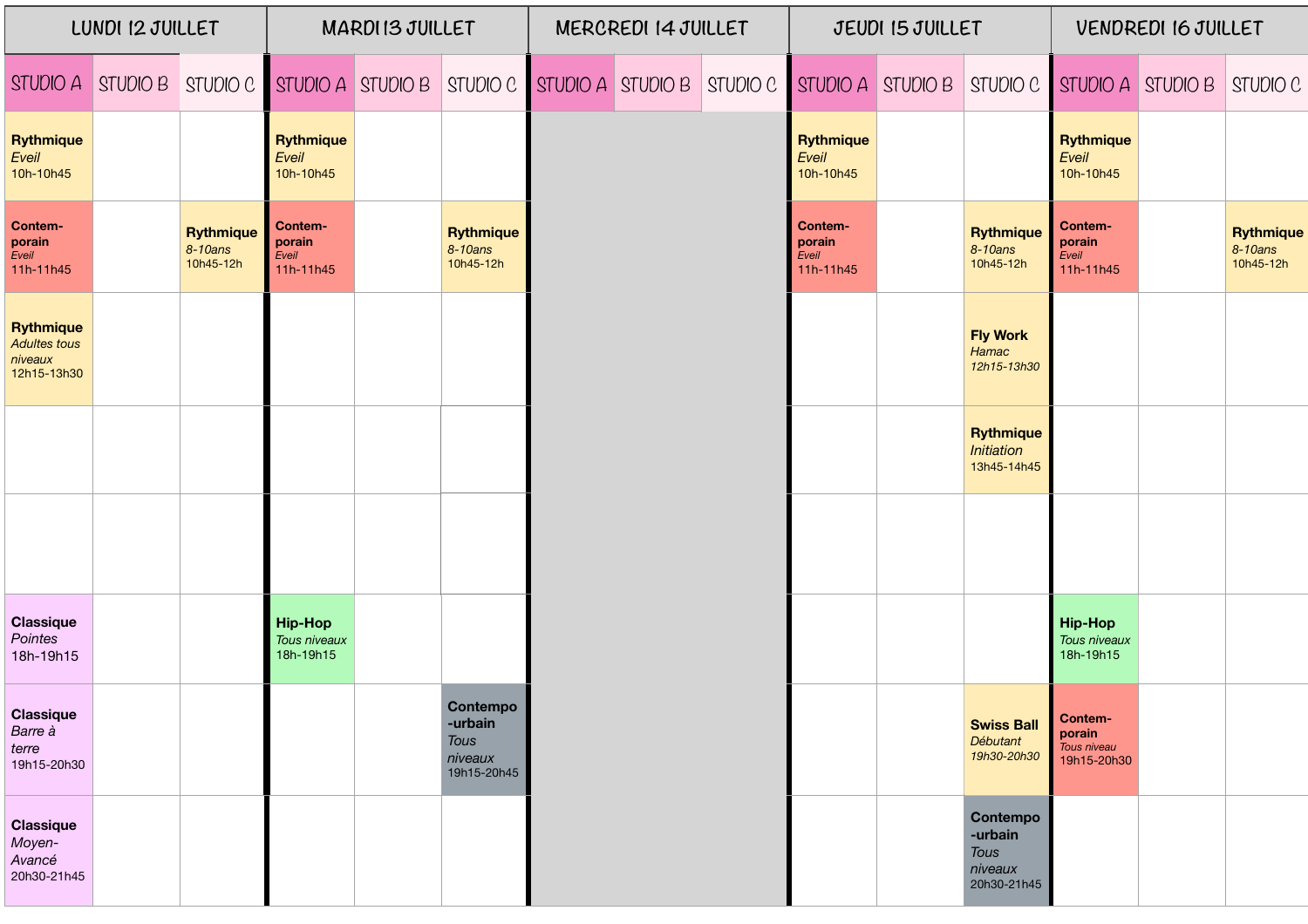| LUNDI 19 JUILLET               |                                      | MARDI 20 JUILLET                                |                              |                                      | MERCREDI 21 JUILLET                               |                                |                                      | JEUDI 22 JUILLET                                                                                            |  |  | VENDREDI 23 JUILLET |  |  |  |
|--------------------------------|--------------------------------------|-------------------------------------------------|------------------------------|--------------------------------------|---------------------------------------------------|--------------------------------|--------------------------------------|-------------------------------------------------------------------------------------------------------------|--|--|---------------------|--|--|--|
|                                | STUDIO A STUDIO B STUDIO C           |                                                 |                              |                                      |                                                   |                                |                                      | STUDIO A STUDIO B STUDIO C STUDIO A STUDIO B STUDIO C STUDIO A STUDIO B STUDIO C STUDIO A STUDIO B STUDIO C |  |  |                     |  |  |  |
| Jazz<br>$11-14ans$<br>9h45-11h |                                      | <b>Rythmique</b><br>Eveil<br>10h15-11h          | Jazz<br>11-14ans<br>9h45-11h |                                      | <b>Rythmique</b><br>Eveil<br>10h15-11h            | Jazz<br>$11-14ans$<br>9h45-11h |                                      | <b>Rythmique</b><br>Eveil<br>10h15-11h                                                                      |  |  |                     |  |  |  |
|                                | <b>Théatre</b><br>Eveil<br>$11h-12h$ | <b>Fly Work</b><br>11-14ans<br>11h15-12h30      |                              | <b>Théatre</b><br>Eveil<br>$11h-12h$ | <b>Fly Work</b><br>$11-14ans$<br>11h15-12h30      |                                | <b>Théatre</b><br>Eveil<br>$11h-12h$ | <b>Fly Work</b><br>11-14ans<br>11h15-12h30                                                                  |  |  |                     |  |  |  |
|                                |                                      |                                                 |                              |                                      |                                                   |                                |                                      |                                                                                                             |  |  |                     |  |  |  |
|                                |                                      |                                                 |                              |                                      |                                                   |                                |                                      |                                                                                                             |  |  |                     |  |  |  |
|                                |                                      |                                                 |                              |                                      |                                                   |                                |                                      |                                                                                                             |  |  |                     |  |  |  |
|                                |                                      | <b>Rythmique</b><br>Ados $15+$<br>18h-19h15     |                              |                                      | <b>Rythmique</b><br>Ados $15+$<br>18h-19h15       |                                |                                      | <b>Rythmique</b><br>Ados $15+$<br>18h-19h15                                                                 |  |  |                     |  |  |  |
|                                |                                      | <b>Rythmique</b><br>Adultes<br>19h15-20h30      |                              |                                      | <b>Rythmique</b><br><b>Adultes</b><br>19h15-20h30 |                                |                                      | <b>Rythmique</b><br>Adultes<br>19h15-20h30                                                                  |  |  |                     |  |  |  |
|                                |                                      | Contem-<br>porain<br>Tous niveau<br>20h30-22h15 |                              |                                      | Contem-<br>porain<br>Tous niveau<br>20h30-22h15   |                                |                                      |                                                                                                             |  |  |                     |  |  |  |